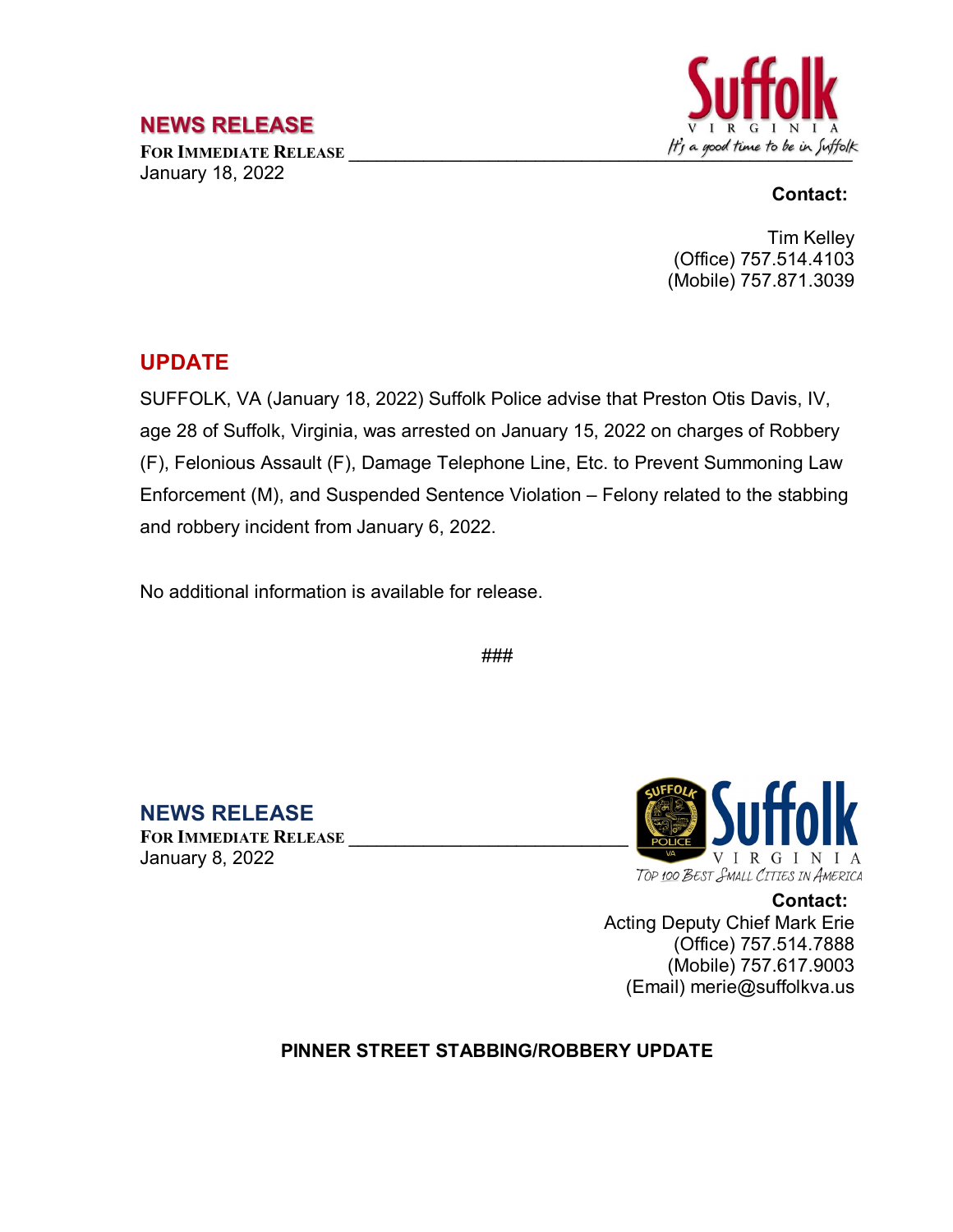SUFFOLK, VA (January 8,2022) The offender from the January 6, 2022, incident has been identified as Preston Davis; age 28 of Suffolk. Mr. Davis currently has three outstanding warrants for his arrest; Malicious Wounding, Robbery and Deny use of phone to dial 911.

The investigation remains ongoing at this time, and there is no further information available for release. If anyone has information regarding this incident, please contact Suffolk Police or Suffolk Crime Line. To submit online, go to [www.p3tips.com,](http://www.p3tips.com/) visit the Suffolk Police Department website [\(www.suffolkva.us/spd\)](http://www.suffolkva.us/spd) and look for the Suffolk Crime Line link, or go to the Suffolk Police Department Facebook page at [www.facebook.com/suffolkpolicedepartment.](http://www.facebook.com/suffolkpolicedepartment) You can also call 888-LOCK-U-UP, 1- 888-562-5887, Option 5. Once a person submits a tip, they will be given a TIP ID and password. With this information they can login at p3tips.com and submit follow-up information, engage in two-way dialogue, be informed of the outcome of the tip, and access any pertinent reward information.

# **SUFFOLK POLICE INVESTIGATING STABBING AND ROBBERY INCIDENT**

SUFFOLK, Virginia (January 7, 2022) Suffolk Police are investigating a stabbing incident also involving a robbery which occurred in the 200 block of Pinner Street, yesterday, Thursday, January 6, 2022. Emergency Dispatch was notified of the incident at 3:19 p.m.

An Officer responded to Sentara Obici Hospital as the victim was transported by private vehicle to that location due his injuries which are considered serious by not critical. The victim was later transported to another area hospital.

Officers located the crime scene in the 200 block of Pinner Street and spoke with a female victim who reported that she and the other male victim had come in contact with an unknown male inside her home. Following a verbal argument between the three